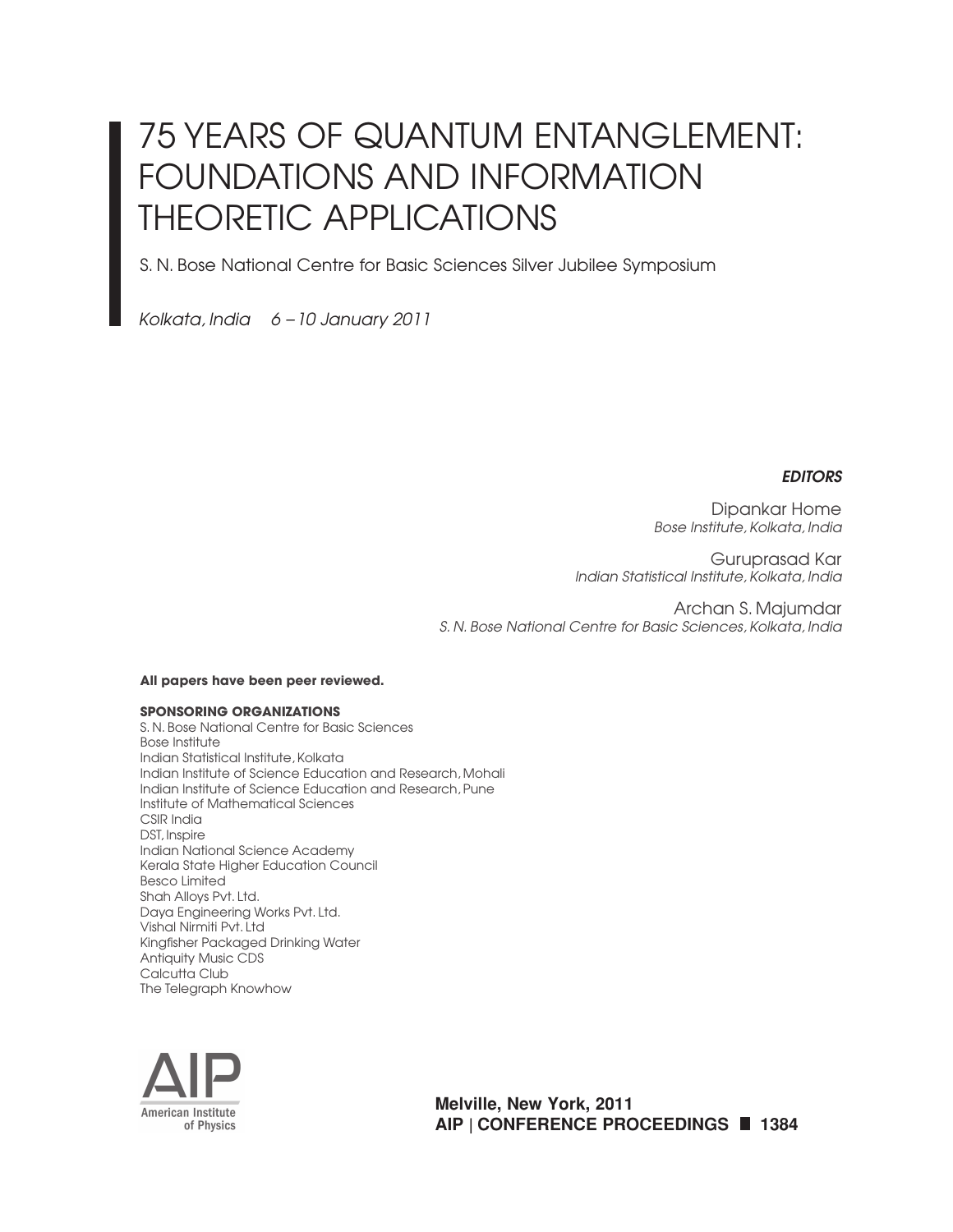#### **Editors**

Dipankar Home CAPSS, Bose Institute Block EN, Sector V, Salt Lake Kolkata 700091, India

**E-mail:** dhome@bosemain.boseinst.ac.in

Guruprasad Kar PAMU, ISI Kolkata 203 B. T. Road Kolkata 700108, India

**E-mail:** gkar@isical.ac.in

Archan S. Majumdar S. N. Bose National Centre for Basic Sciences Block JD, Sector III, Salt Lake Kolkata 700098, India

**E-mail:** archan@bose.res.in

Authorization to photocopy items for internal or personal use, beyond the free copying permitted under the 1978 U.S. Copyright Law (see statement below), is granted by the American Institute of Physics for users registered with the Copyright Clearance Center (CCC) Transactional Reporting Service, provided that the base fee of \$30.00 per copy is paid directly to CCC, 222 Rosewood Drive, Danvers, MA 01923, USA. For those organizations that have been granted a photocopy license by CCC, a separate system of payment has been arranged. The fee code for users of the Transactional Reporting Services is: 978-0-7354-0945-3/11/\$30.00

© 2011 American Institute of Physics

No claim is made to original U.S. Government works.

Permission is granted to quote from the AIP Conference Proceedings with the customary acknowledgment of the source. Republication of an article or portions thereof (e.g., extensive excerpts, figures, tables, etc.) in original form or in translation, as well as other types of reuse (e.g., in course packs) require formal permission from AIP and may be subject to fees. As a courtesy, the author of the original proceedings article should be informed of any request for republication/reuse. Permission may be obtained online using Rightslink. Locate the article online at http://proceedings.aip.org, then simply click on the Rightslink icon/"Permission for Reuse" link found in the article abstract. You may also address requests to: AIP Office of Rights and Permissions, Suite 1NO1, 2 Huntington Quadrangle, Melville, NY 11747-4502, USA; Fax: 516-576-2450; Tel.: 516-576-2268; E-mail: rights@aip.org.

L.C. Catalog Card No. 2011911417 ISBN 978-0-7354-0945-3"Qtki kpcnRtkpv+ ISSN 0094-243X Printed in the United States of America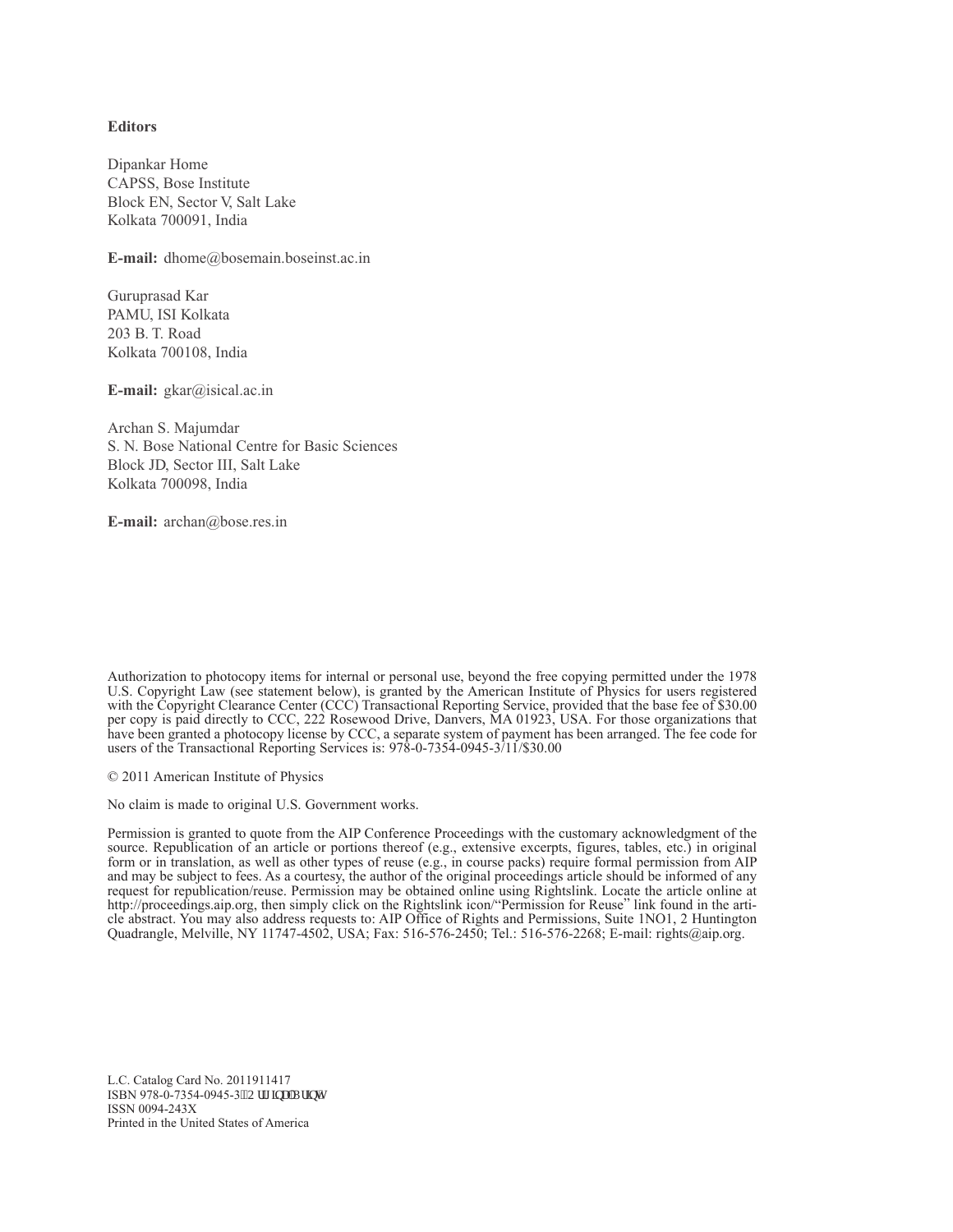## *AIP Conference Proceedings***, Volume 1384 75 Years of Quantum Entanglement: Foundations and Information Theoretic Applications S. N. Bose National Centre for Basic Sciences Silver Jubilee Symposium**

## **Table of Contents**

| Preface: 75 Years of Quantum Entanglement: Foundations and Information Theoretic<br><b>Applications</b>                     |                                  |
|-----------------------------------------------------------------------------------------------------------------------------|----------------------------------|
| Dipankar Home, Guruprasad Kar, and Archan S. Majumdar                                                                       | $\mathbf{1}$                     |
| <b>Commitees and Sponsors</b>                                                                                               |                                  |
| <b>Group Photo</b>                                                                                                          | $\overline{2}$<br>$\overline{4}$ |
| <b>FOUNDATIONAL ASPECTS</b>                                                                                                 |                                  |
| Philosophical lessons of entanglement<br><b>Anthony Sudbery</b>                                                             | 7                                |
| Time-symmetry, weak measurements and dynamical non-locality in quantum mechanics<br><b>Jeff Tollaksen</b>                   | 15                               |
| Entanglement, the quantum formalism and the classical world<br>A. Matzkin                                                   | 27                               |
| Entanglement and the quantum spatial continuum<br>John V. Corbett                                                           | 34                               |
| Facets of contextual realism in quantum mechanics<br>Alok K. Pan and Dipankar Home                                          | 42                               |
| <b>Experiments for realising pragmatic protective measurements</b><br>N.D. Hari Dass                                        | 51                               |
| <b>Entanglement and new perception of informatics</b><br>Jozef Gruska                                                       | 59                               |
| QUANTUM INFORMATION THEORY AND APPLICATIONS                                                                                 |                                  |
| Unification of quantum and classical correlations and quantumness measures <sup>1</sup><br>Kavan Modi and Vlatko Vedral     | 69                               |
| Quantum states, entanglement and closed timelike curves<br>Arun K. Pati, Indranil Chakrabarty, and Pankaj Agrawal           | 76                               |
| <b>Sub-Planck structures and quantum metrology</b><br>Prasanta K. Panigrahi, Abhijeet Kumar, Utpal Roy, and Suranjana Ghosh | 84                               |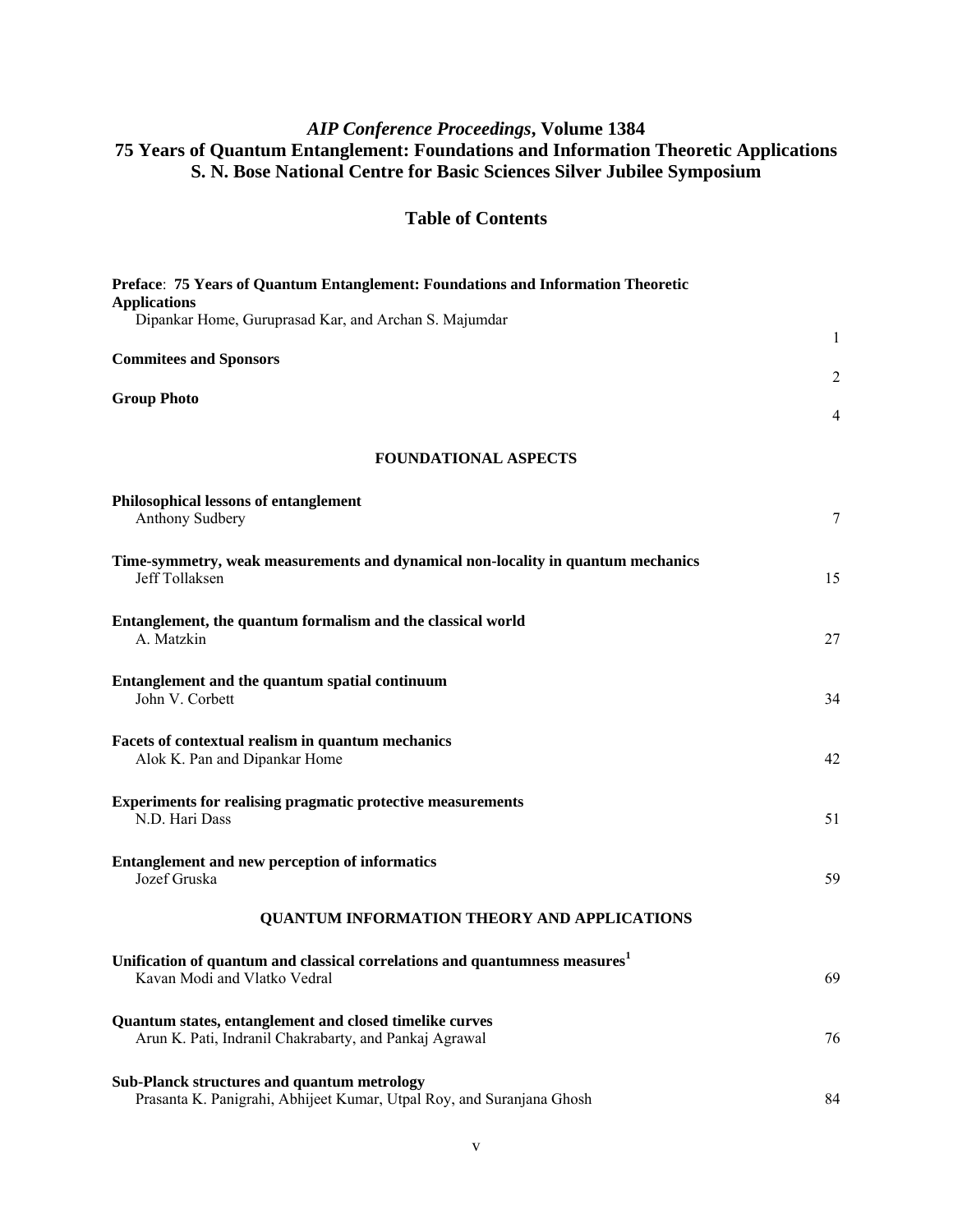| A proposal to generate entangled compass states with sub-Planck structure<br>Sayan Choudhury and Prasanta K. Panigrahi                                                                              | 91  |
|-----------------------------------------------------------------------------------------------------------------------------------------------------------------------------------------------------|-----|
| <b>Cosmological dark energy and entanglement</b><br>Sanjay K. Ghosh and Sibaji Raha                                                                                                                 | 97  |
| Efficient energy transport in photosynthesis: roles of coherence and entanglement<br>Apoorva D. Patel                                                                                               | 102 |
| Swapping path-spin intraparticle entanglement onto spin-spin mixed interparticle entanglement<br>involving amplitude damping channel<br>Satyabrata Adhikari, A. S. Majumdar, D. Home, and A. K. Pan | 108 |
| Towards normal forms for GHZ/W calculus<br>Shibdas Roy                                                                                                                                              | 112 |
| Schmidt strength of the geometrical edges of two-qubit gates<br>S. Balakrishnan and R. Sankaranarayanan                                                                                             | 120 |
| Non zero moments of some entangled three qubit symmetric states<br>Swarnamala Sirsi and Veena Adiga                                                                                                 | 125 |
| Entanglement transport in quantum spin chain systems<br>Sujit Sarkar                                                                                                                                | 131 |
| Magnetically induced variation of tunneling current and nonclassicality in a coupled quantum dot<br>system<br>Kinshuk Banerjee and Gautam Gangopadhyay                                              | 137 |
| Recent trend of development in quantum finite automata<br>Soumya Debabrata Pani and Chandan Kumar Behera                                                                                            | 143 |
| ENTANGLEMENT IN QUANTUM OPTICS                                                                                                                                                                      |     |

| Quantum optical nonclassicality for single-mode radiation fields and conversion to entanglement<br>N. Mukunda                               | 153 |
|---------------------------------------------------------------------------------------------------------------------------------------------|-----|
| Nonclassicality and entanglement in multimode radiation fields under the action of classicality<br>preserving devices<br>S. Chaturvedi      | 159 |
| Correlations and thermalization in driven cavity arrays<br>Li Dai, Dimitris G. Angelakis, Leong Chuan Kwek, and S. Mancini                  | 168 |
| Wigner distribution function and entanglement of quantum optical elliptical vortex<br>Abir Bandyopadhyay, Shashi Prabhakar, and R. P. Singh | 177 |